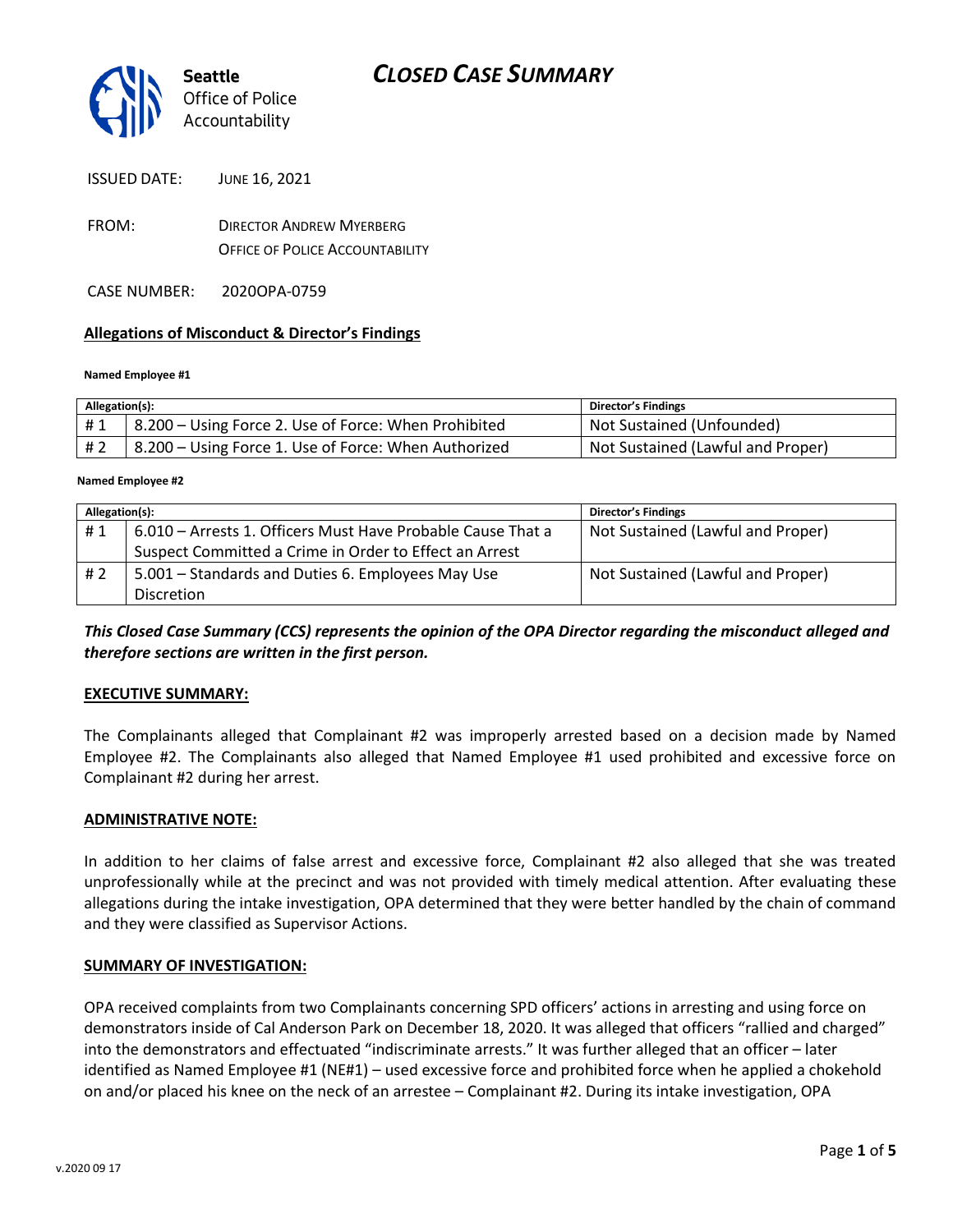

## *CLOSED CASE SUMMARY*

OPA CASE NUMBER: 2020OPA-0759

identified that Named Employee #2 (NE#2), a Sergeant, provided the authorization for the arrests to occur. As such, he was also added as an involved party to his case.

As part of its investigation, OPA interviewed both Complainants. Complainant #1 said that the incident occurred during the same day that City employees were "sweeping" Cal Anderson Park. He stated that the police created boundaries using caution tape and that demonstrators did not cross those boundaries. However, the police crossed their own tape and began arresting demonstrators. He said that the officers gave clear directions that demonstrators were not permitted into the park and the demonstrators complied with those orders. Despite this, arrests were still made of individuals who were not in a restricted area.

Complainant #1 also observed the arrest of Complainant #2. He said that he saw around 20 bicycles crash through the tape and approach Complainant #2. She turned to move away and ran into a tree, causing her to fall to the ground. She was then surrounded by officers and placed into handcuffs. He stated that one of these officers appeared to place his knee on Complainant #2's neck, in the vicinity of her carotid artery.

Complainant #2 told OPA that she was walking her dog and realized that she did not have a dog waste bag. She went home, dropped her dog off, got a bag and went back to where she was. She said that, at this time, there was a large police presence in the area (significantly more than had been there earlier) and she could not get through to where she previously had been with the dog. She said that she stayed to observe what was happening. She began speaking with other individuals who were there. She said that she saw several people get arrested in the vicinity of Olive Way and saw them get loaded into vehicles and driven away.

Complainant #2 observed a group of individuals who were standing at the edge of Cal Anderson Park. Those individuals were interacting with officers. The officers told them that they had to leave and were trespassing; however, Complainant #2 felt that the individuals were lawfully standing on the sidewalk. She remembered hearing announcements that the park was closed.

The officers stepped back into the park and the group of individuals remained on the sidewalk. She said that, without any warning, officers then began to ride their bicycles towards the individuals and made physical contact with people. The officers then said that everyone was under arrest. She felt a bicycle hit her. The bicycle was by her feet while officers were grabbing onto her. This caused her to lose her balance and fall to the ground. When OPA noted that this did not appear on Body Worn Video (BWV), Complainant #2 affirmed that this is what she remembered.

She said that she was then on the ground with officers around her and her face towards the ground. She felt pressure on her legs and a knee on her neck. She described feeling pressure at the base of her head and the middle of her neck. She was told to put her arms behind her back, but they were folded under her sides. She heard the officers discussing that they were going to "do something." An officer then began choking her. She described the officer as grabbing her head, chin, and the front of the neck, and then pulling her head to the left and up. She stated the she had trouble breathing and it was difficult to talk. When asked to further describe what occurred, Complainant #2 stated that the officer's hand was on the front of her neck, under her chin and around her jaw. She described it as how you would wrap your hand around chin and jaw when trying to get a child to look at you. She then felt sideways and upward pressure and had a feeling like her cheeks were being squeezed. This occurred for several minutes. Complainant #2 heard people yelling to the officer to stop choking her and he eventually did so.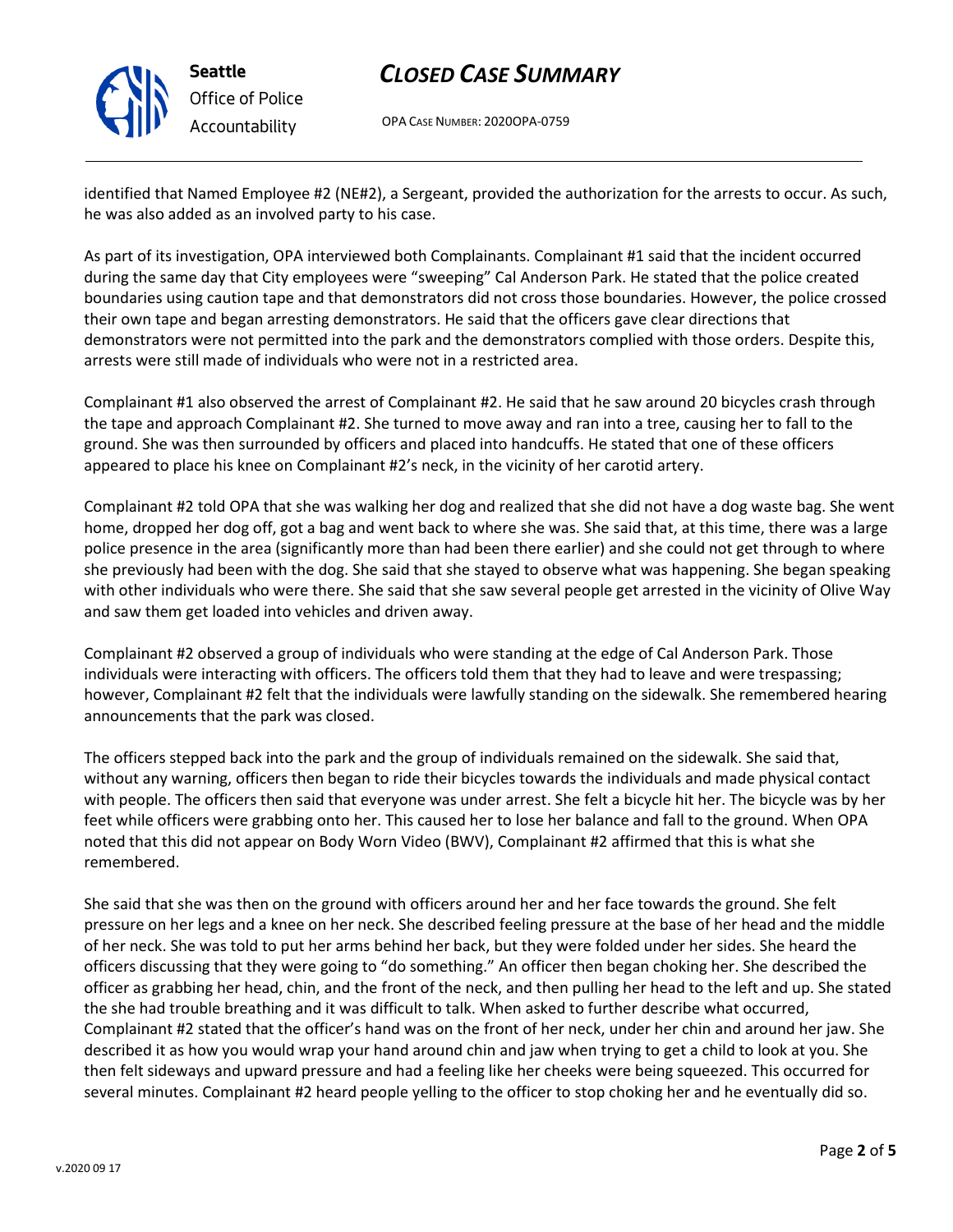# *CLOSED CASE SUMMARY*

OPA CASE NUMBER: 2020OPA-0759

OPA reviewed the BWV that captured the incident, as well as the arrest of Complainant #2 and the force used against her. The BWV showed that NE#2 informed a group of demonstrators who were standing at the edge of the park that, if they crossed back into the park, they would be arrested. Notably, contrary to Complainant #1's assertion, NE#2 did not reference caution tape or state that the demonstrators would be arrested if they crossed the tape. Another officer also made a similar statement to the crowd. NE#2 then backed away and observed the group. The BWV indicated that the group, including Complainant #2, subsequently began to enter the park. They came approximately 10 to 20 feet into the park. At that time, NE#2 told the officers that they should start making arrests and to "grab" who they could.

NE#2 and other bicycle officers began riding towards the group that was inside of the park. Members of the group, including Complainant #2, began to flee. An officer – referred to here as Witness Officer #1 (WO#1) – tried to take hold of Complainant #2 and told her that she was under arrest. She turned towards him and grabbed an item off of WO#1's vest. NE#1 and a third officer also went hands-on with Complainant #2. She eventually went down to the ground, landing on her posterior. The BWV contradicted Complainant #1's contention that Complainant #2 ran into a tree and Complainant #2's assertion that she was struck by a bicycle and/or tackled to the ground. The officers rolled Complainant #2 over onto her stomach. The BWV showed that she then put her hands under her torso. Based on a review of video, it appeared that NE#1 then applied a force tactic referred to as a cross-face (where an officer uses the bone of the arm to press against the side of a subject's face as a form of pain compliance). This caused Complainant #2 to release her arms and she was handcuffed.

The BWV showed the placement of NE#1's knee at this time. It indicated that his knee was positioned on a part of Complainant #2's shirt that had a color change. When he ultimately lifted his knee up, it was clear that this part of the shirt was in the vicinity of the middle of Complainant #2's back.

#### **ANALYSIS AND CONCLUSIONS:**

### **Named Employee #1 - Allegation #1** *8.200 – Using Force 2. Use of Force: When Prohibited*

SPD Policy 8.200-POL-2 governs when force is prohibited. If, as the Complainants alleged, NE#1 used a chokehold on Complainant #2 and then pressed his knee into her neck, this would have constituted prohibited force under the circumstances.

However, the BWV indicates that NE#1 engaged in neither of these actions. As discussed more fully below, NE#1 used a cross-face on Complainant #2, not a chokehold. This is supported both by the video and by Complainant #2's description of the force. When using a cross-face, the officer applies pressure to the cheekbone, not the neck. It does not impair breathing.

In addition, the BWV also disproved that NE#2 positioned his knee on Complainant #2's neck. By viewing the color pattern on her shirt, OPA was able to identify where the knee was actually placed. NE#1 put his knee on Complainant #2's middle back, not on her neck.

Accordingly, OPA recommends that this allegation be Not Sustained – Unfounded.

### Recommended Finding: **Not Sustained (Unfounded)**



**Seattle** *Office of Police Accountability*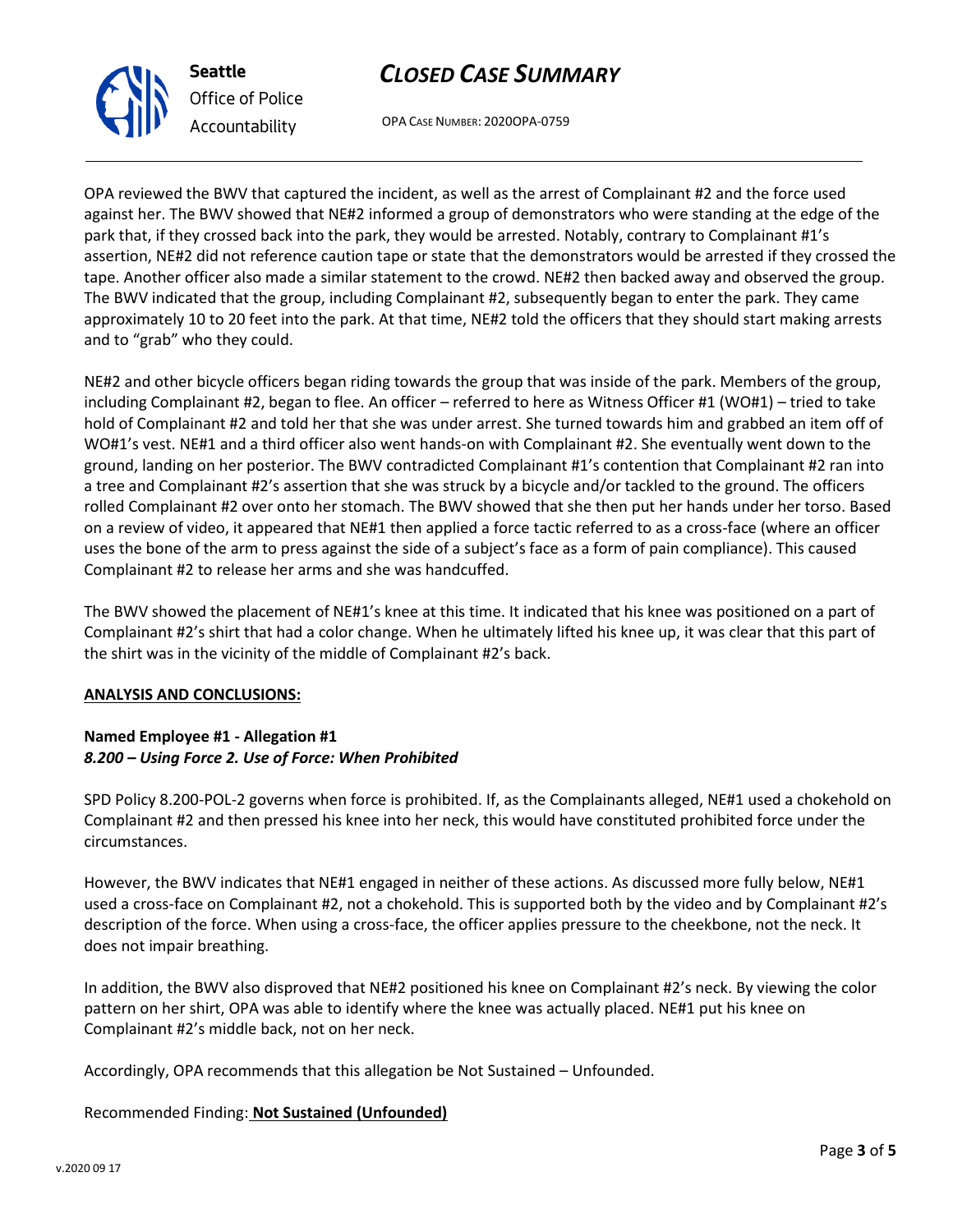## *CLOSED CASE SUMMARY*



OPA CASE NUMBER: 2020OPA-0759

## **Named Employee #1 - Allegation #2** *8.200 – Using Force 1. Use of Force: When Authorized*

SPD Policy 8.200(1) requires that force used by officers be reasonable, necessary and proportional. Whether force is reasonable depends "on the totality of the circumstances" known to the officers at the time of the force and must be balanced against "the rights of the subject, in light of the circumstances surrounding the event." (SPD Policy 8.200(1).) The policy lists a number of factors that should be weighed when evaluating reasonableness. (*See id*.) Force is necessary where "no reasonably effective alternative appears to exist, and only then to the degree which is reasonable to effect a lawful purpose." (*Id*.) Lastly, the force used must be proportional to the threat posed to the officer. (*Id*.)

From a review of BWV, OPA determined that NE#1 used the following force: a cross-face to cause pain compliance; and body weight through his knee to hold Complainant #2 down to the ground. OPA finds that both uses of force were consistent with policy.

First, the BWV clearly indicated that Complainant #2 made the deliberate decision to put her hands under her body to prevent being handcuffed. This is referred to in SPD training as "turtling." SPD training further states that, when dealing with a turtled subject, one of an officer's primary force options is the cross-face. This tactic, which can appear to be chokehold but is not, is purposed to cause transitory pain and discomfort without lasting injuries. In doing so, the goal is to have the subject release their hands and allow handcuffing to occur. The cross-face was permissible under these circumstances. OPA agrees with NE#1 that he had a lawful basis to arrest Complainant #2, as well as a legitimate interest in doing so quickly given all that was going on around him.

Second, NE#1 pressing his knee in the middle of Complainant #2's back to keep her secured was also consistent with policy. As indicated above, the BWV disproved both Complainants' contentions that NE#1 placed his knee on Complainant #2's neck.

Accordingly, OPA recommends that this allegation be Not Sustained – Lawful and Proper.

### Recommended Finding: **Not Sustained (Lawful and Proper)**

### **Named Employee #2 - Allegation #1**

## *6.010 – Arrests 1. Officers Must Have Probable Cause That a Suspect Committed a Crime in Order to Effect an Arrest*

SPD Policy 6.010-POL-1 requires that officers have probable cause to believe that a suspect committed a crime when effectuating an arrest. Stated differently, where an arrest is not supported by probable cause, it violates law and Department policy. Probable cause exists when the facts and circumstances within an officer's knowledge are sufficient in themselves to support a reasonable belief that an offense has been or is being committed.

In explaining his probable cause to arrest, NE#2 stated that the park was closed to the public at that time and individuals in the vicinity, and specifically the group including Complainant #2, had been told that they would be arrested if they re-entered the park. When they crossed the park boundaries and proceeded into the park, they were engaging in criminal trespass. NE#2 said that arresting the individuals for this offense was consistent with the